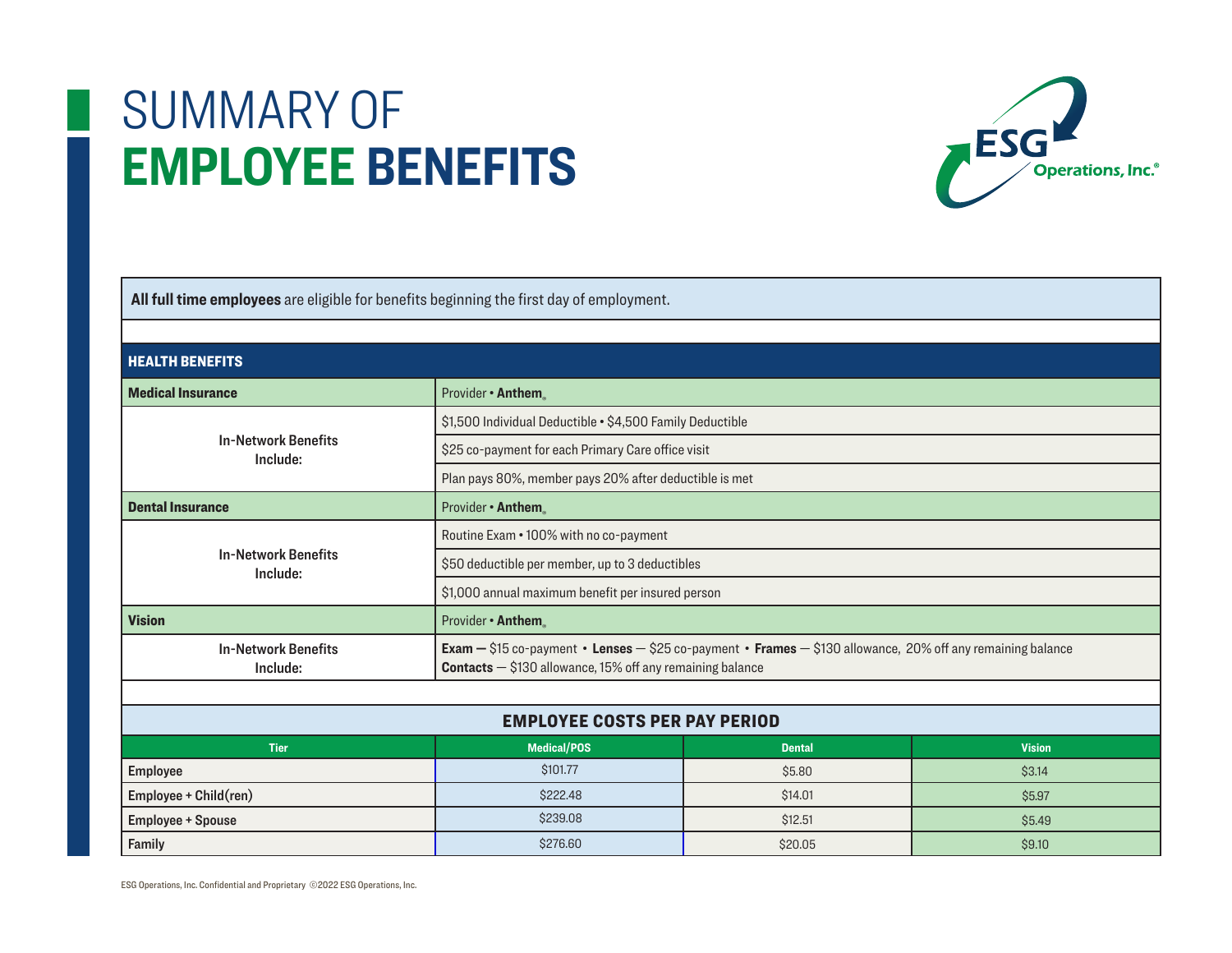

| <b>OTHER BENEFITS</b>     |                                                                                   |                                                                                                                                         |  |
|---------------------------|-----------------------------------------------------------------------------------|-----------------------------------------------------------------------------------------------------------------------------------------|--|
| <b>Life Insurance</b>     | Provider . Mutual of Omaha                                                        |                                                                                                                                         |  |
|                           | Each eligible employee is covered with \$50,000 group life-at no cost to employee |                                                                                                                                         |  |
| <b>Voluntary Benefits</b> |                                                                                   |                                                                                                                                         |  |
|                           | <b>Long-Term Disability</b>                                                       | Provider . Mutual of Omaha                                                                                                              |  |
|                           |                                                                                   | ESG pays 100% of the premium                                                                                                            |  |
|                           |                                                                                   | Benefits payable after a 180 day elimination period                                                                                     |  |
|                           |                                                                                   | Maximum monthly benefit of \$8,000                                                                                                      |  |
|                           | <b>Voluntary Life</b>                                                             | Provider . Mutual of Omaha                                                                                                              |  |
|                           |                                                                                   | Employees may elect coverage in \$10,000 increments, up<br>to a maximum of \$500,000 with a \$200,000<br>guaranteed issue               |  |
|                           |                                                                                   | Spousal life insurance coverage up to \$50,000, not to<br>exceed 50% of the employee's benefit                                          |  |
|                           |                                                                                   | Child life insurance coverage up to \$10,000, not to exceed<br>50% of the employee's benefit                                            |  |
|                           | <b>Short-Term Disability</b>                                                      | Provider . Mutual of Omaha                                                                                                              |  |
|                           |                                                                                   | ESG pays 50% of the premium                                                                                                             |  |
|                           |                                                                                   | Benefits payable after a 14 day elimination period                                                                                      |  |
|                           |                                                                                   | <b>Schedule of Insurance:</b><br>60% of employee's regular earnings, up to a maximum<br>benefit of \$1,000 per week, for up to 26 weeks |  |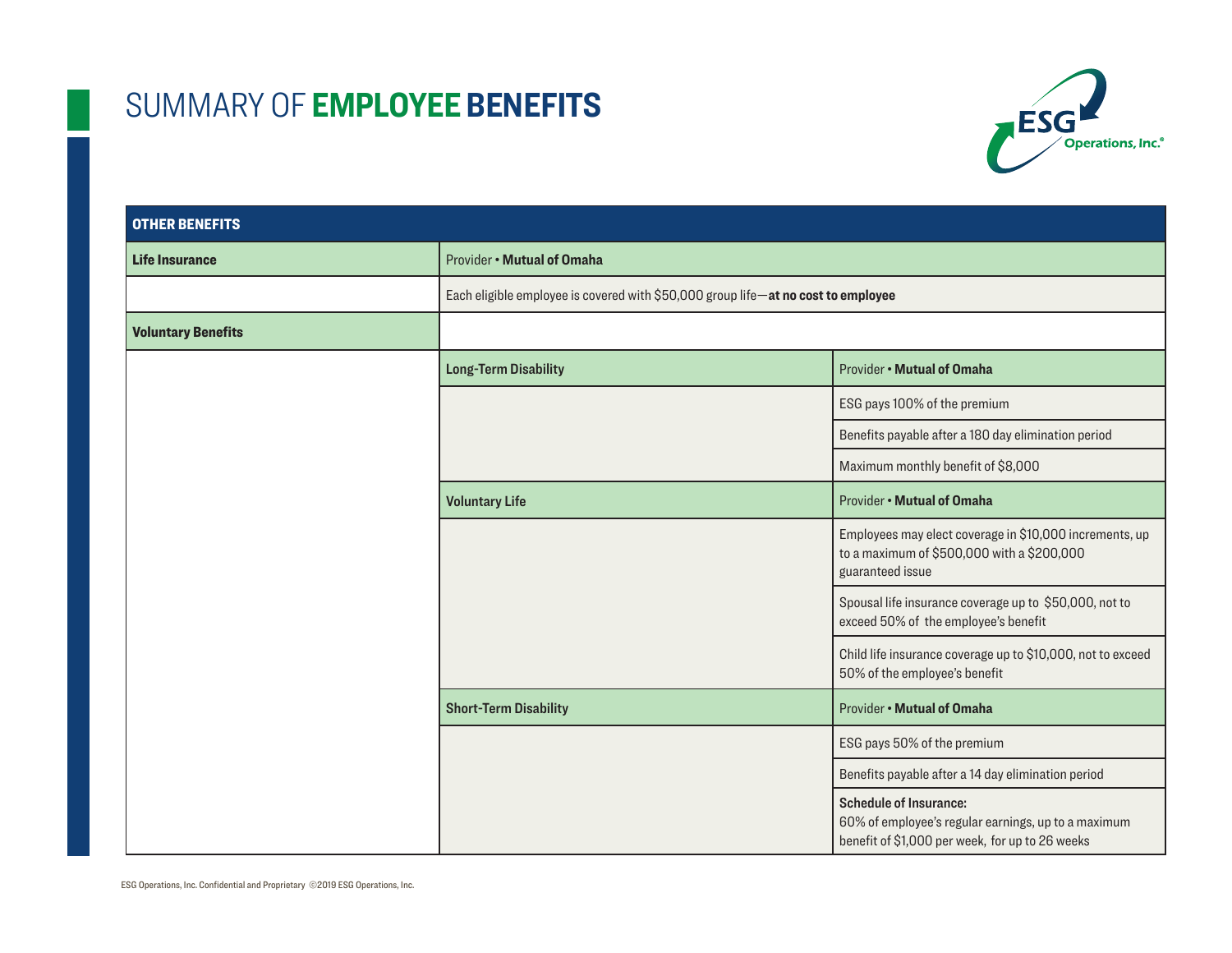

| 401K                            | Provider · BB&T                                                                                                                                                                                                                                                       |                        |                              |                        |  |  |
|---------------------------------|-----------------------------------------------------------------------------------------------------------------------------------------------------------------------------------------------------------------------------------------------------------------------|------------------------|------------------------------|------------------------|--|--|
|                                 | Enrollment on the first of the quarter following 3 months of service                                                                                                                                                                                                  |                        |                              |                        |  |  |
|                                 | Employee's service with an acquired project applied to waiting period                                                                                                                                                                                                 |                        |                              |                        |  |  |
|                                 | Employee may contribute up to the maximum allowed by law-currently \$19,000<br>Pre-tax and ROTH contribution options<br>ESG contributes 3% of the employee's gross earnings, regardless of the employee's level of participation<br>ESG contributions are 100% vested |                        |                              |                        |  |  |
|                                 |                                                                                                                                                                                                                                                                       |                        |                              |                        |  |  |
|                                 |                                                                                                                                                                                                                                                                       |                        |                              |                        |  |  |
|                                 |                                                                                                                                                                                                                                                                       |                        |                              |                        |  |  |
| <b>Time Off with Pay (TOWP)</b> |                                                                                                                                                                                                                                                                       |                        |                              |                        |  |  |
|                                 | <b>Years of Completed Service</b>                                                                                                                                                                                                                                     | <b>Annual Accrual</b>  | <b>Earned Per Pay Period</b> | <b>Maximum Accrual</b> |  |  |
|                                 | 0 to 4 Years                                                                                                                                                                                                                                                          | 14 days vacation       | 4.3 hours                    | 112 hours              |  |  |
|                                 | 5 to 9 Years                                                                                                                                                                                                                                                          | 19 days vacation       | 5.84 hours                   | 152 hours              |  |  |
|                                 | 10+ Years                                                                                                                                                                                                                                                             | 24 days vacation       | 7.38 hours                   | 192 hours              |  |  |
|                                 | Once per calendar year, employees may sell one week of vacation (TOWP) when they take one week of vacation (TOWP).                                                                                                                                                    |                        |                              |                        |  |  |
| <b>Sick Leave</b>               |                                                                                                                                                                                                                                                                       |                        |                              |                        |  |  |
|                                 | 3.69 hours per pay period, maximum of 480 hours                                                                                                                                                                                                                       |                        |                              |                        |  |  |
| <b>Paid Holidays</b>            | 9 Total Paid Holidays or Holidays as Designated by the Client                                                                                                                                                                                                         |                        |                              |                        |  |  |
|                                 | New Year's Day                                                                                                                                                                                                                                                        | Labor Day              |                              |                        |  |  |
|                                 | Martin Luther King, Jr. Day                                                                                                                                                                                                                                           | Thanksgiving Day       |                              |                        |  |  |
|                                 | Presidents' Day                                                                                                                                                                                                                                                       | Day after Thanksgiving |                              |                        |  |  |
|                                 | <b>Memorial Day</b>                                                                                                                                                                                                                                                   | Christmas Day          |                              |                        |  |  |
|                                 | Independence Day                                                                                                                                                                                                                                                      |                        |                              |                        |  |  |